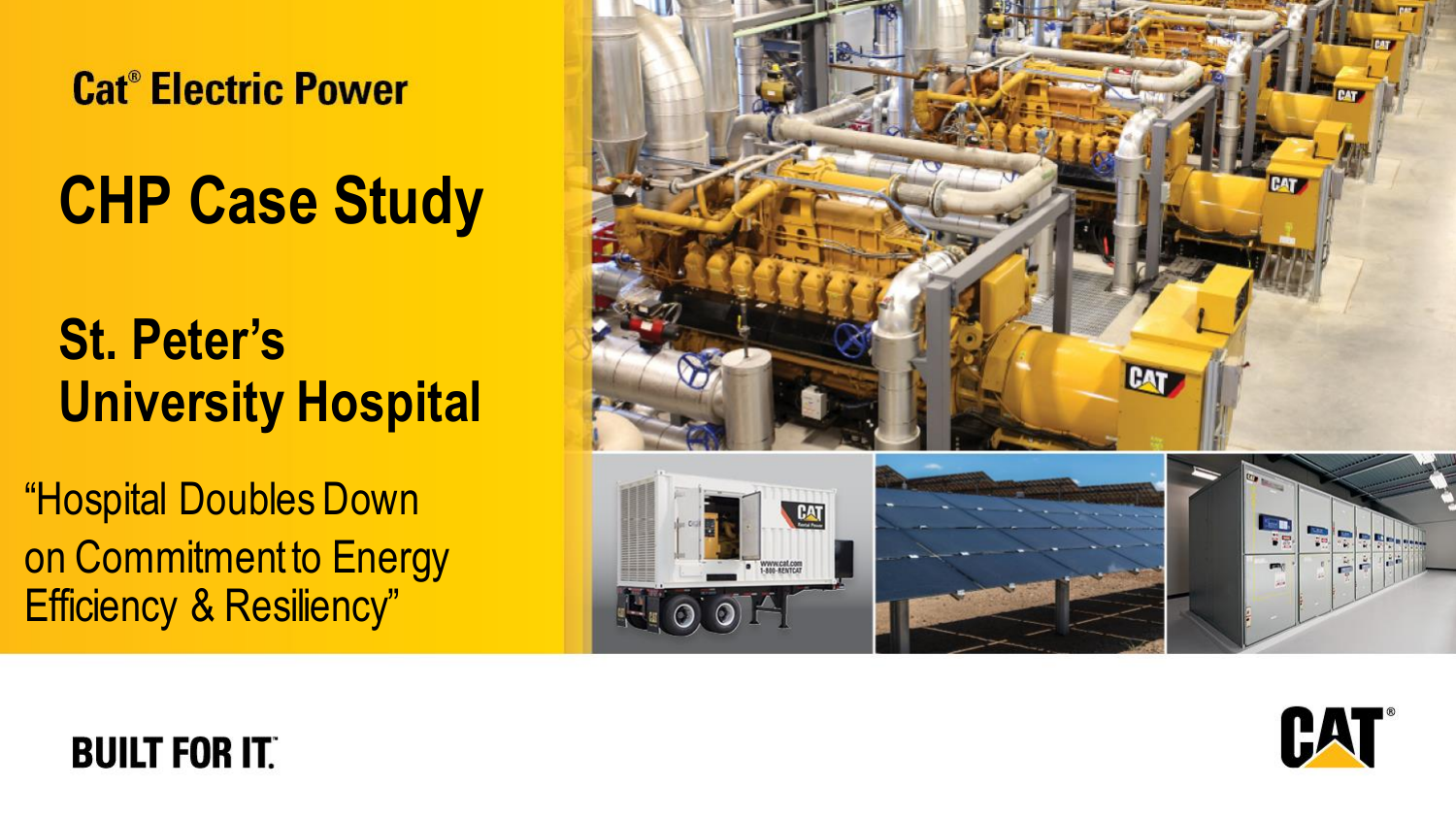## Case Study

Caterpillar: Confidential Green

**Cat<sup>®</sup> Electric Power** 

# **Saint Peter's University Hospital**

- Nonprofit hospital in New Brunswick, N.J.
- Offers full range of specialized pediatric healthcare services for newborns and children.
- Largest maternity services in the country with over 5,000 deliveries per year.
- Neonatal intensive care unit is nationally recognized as one of the top 50 in the United States.



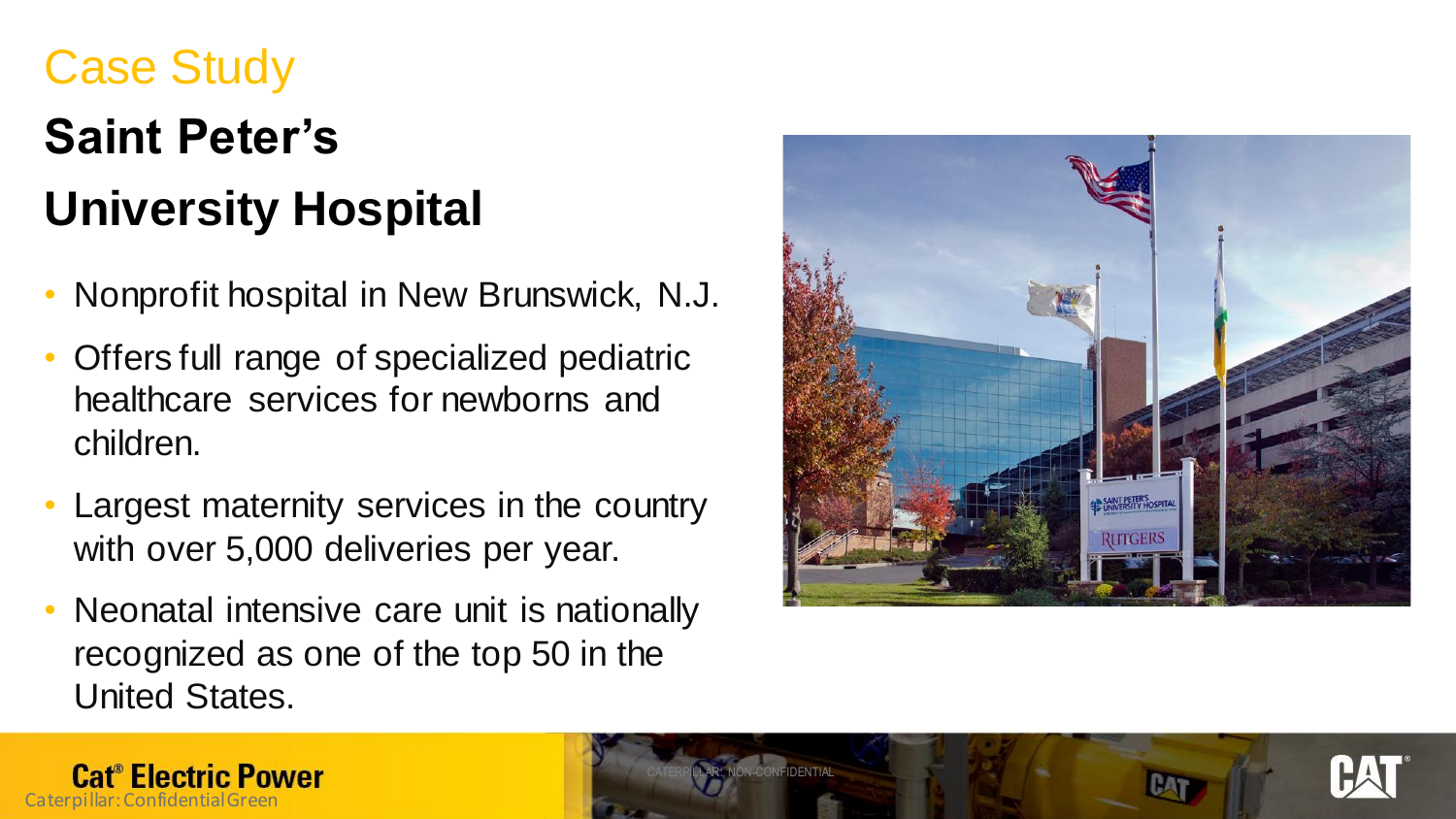## Case Study

# **Saint Peter's University Hospital**

- In 2011, Saint Peter's embarked on an ambitious energy-savings initiative
- The hospital installed LED lighting throughout the hospital campus.
- Solar panels were installed that provide about 20 percent (2.1 MW) of the campus' energy demand.







CATERPILLAR: NON-CONFIDENTIAL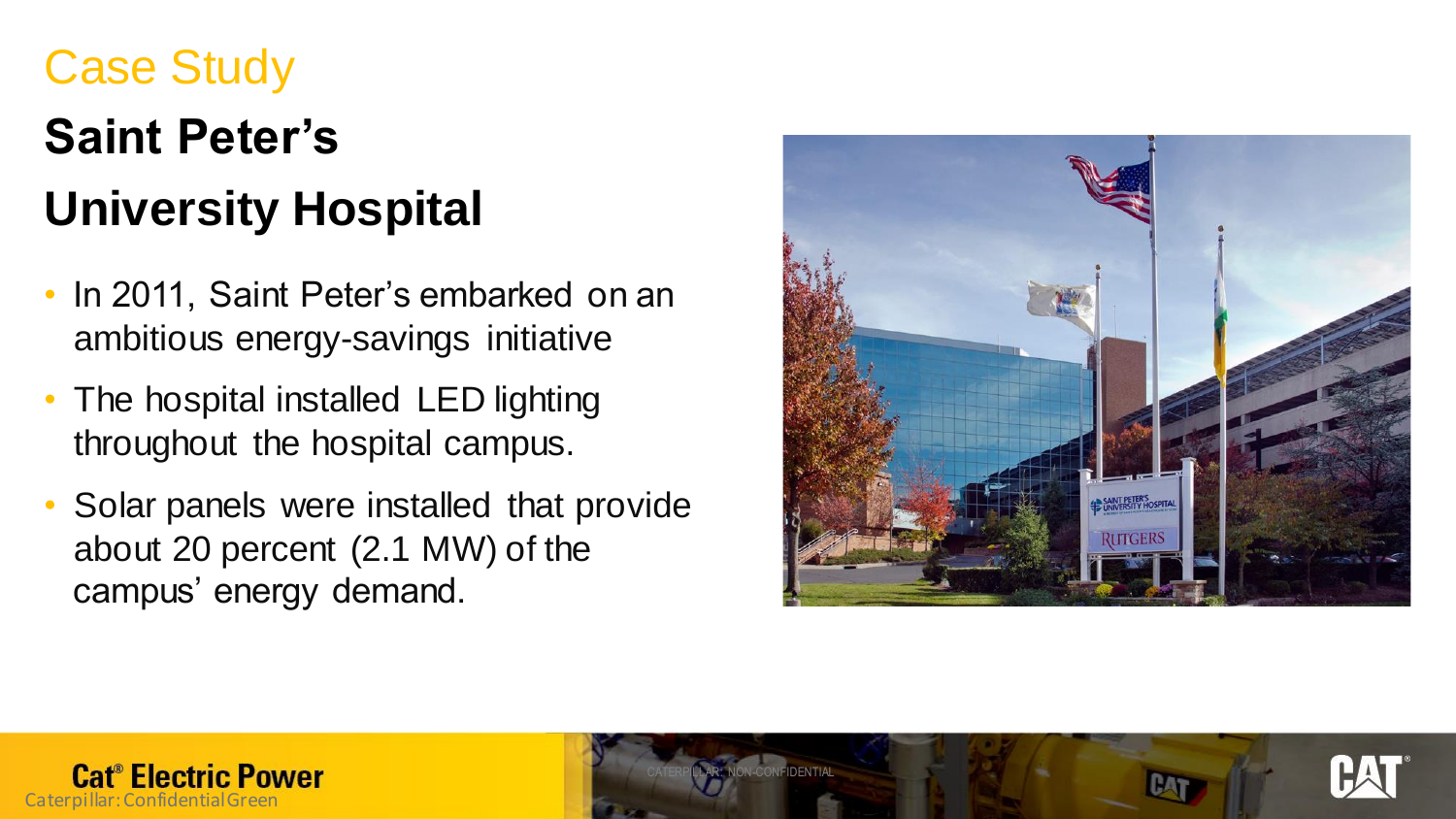## **Superstorm Sandy: 22-OCT-2012 to 02-NOV-2012**

- Largest & most destructive hurricane in the United States in 2012.
- The storm caused  $\sim$  \$70 billion in damage in the USA and killed 233 people
- Traveled from the Caribbean to Canada
- Storm lasted 12 days and many people and businesses were without power for 8-10 days.



## **8 to 10 Days WITHOUT ELECTRICTY**

CATERPILLAR: NON-CONFIDENTIAL



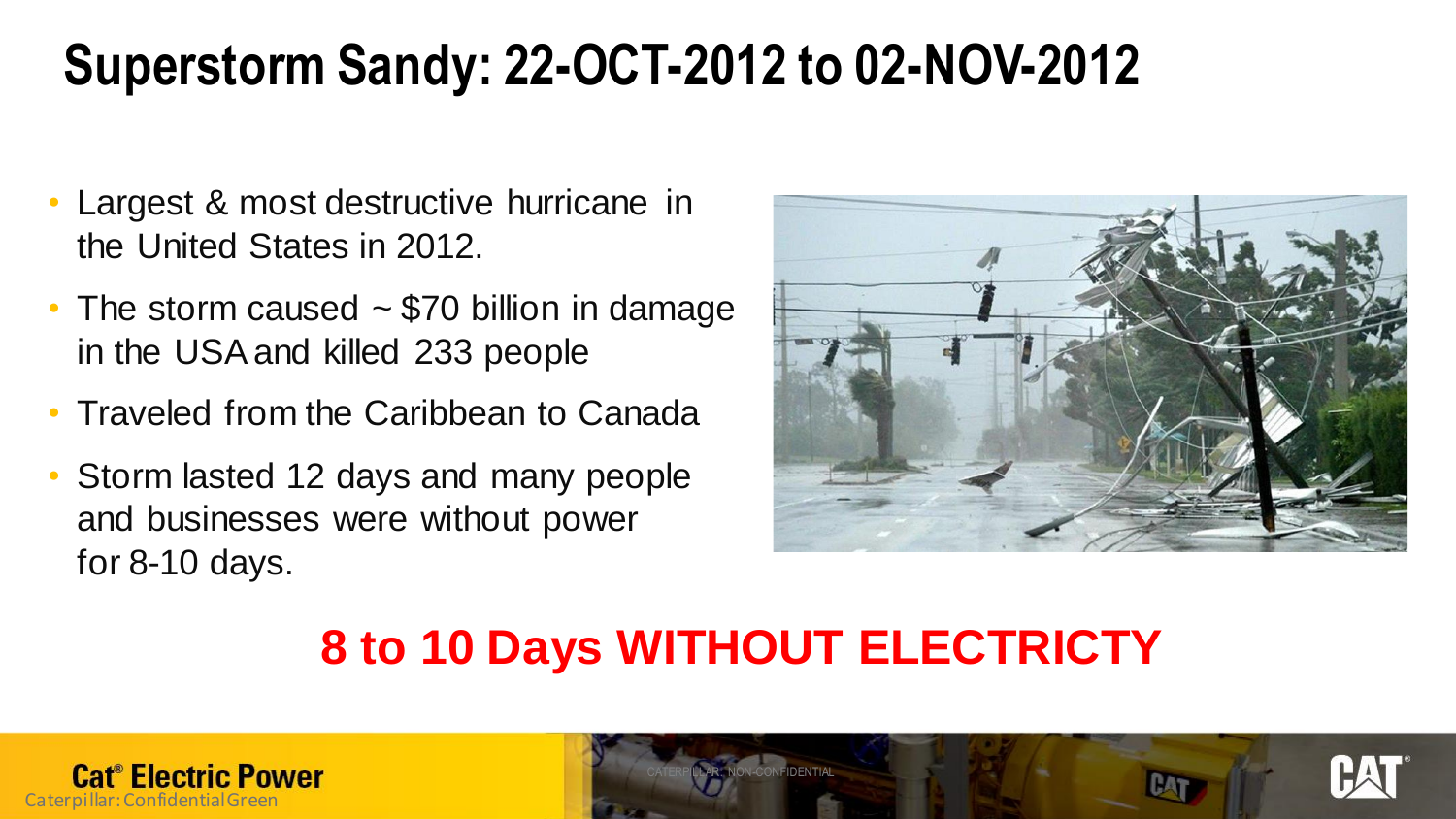## Case Study **Saint Peter's University Hospital**

- During Superstorm Sandy, Saint Peter's Hospital only had diesel backup generators.
- Diesel generators only provide backup power for critical loads in the hospital.
- THEN diesel fuel was difficult to obtain because many roads were flooded or blocked by fallen trees.



### **St. Peter's survived the hurricane but was determined to be ready for the next storm.**



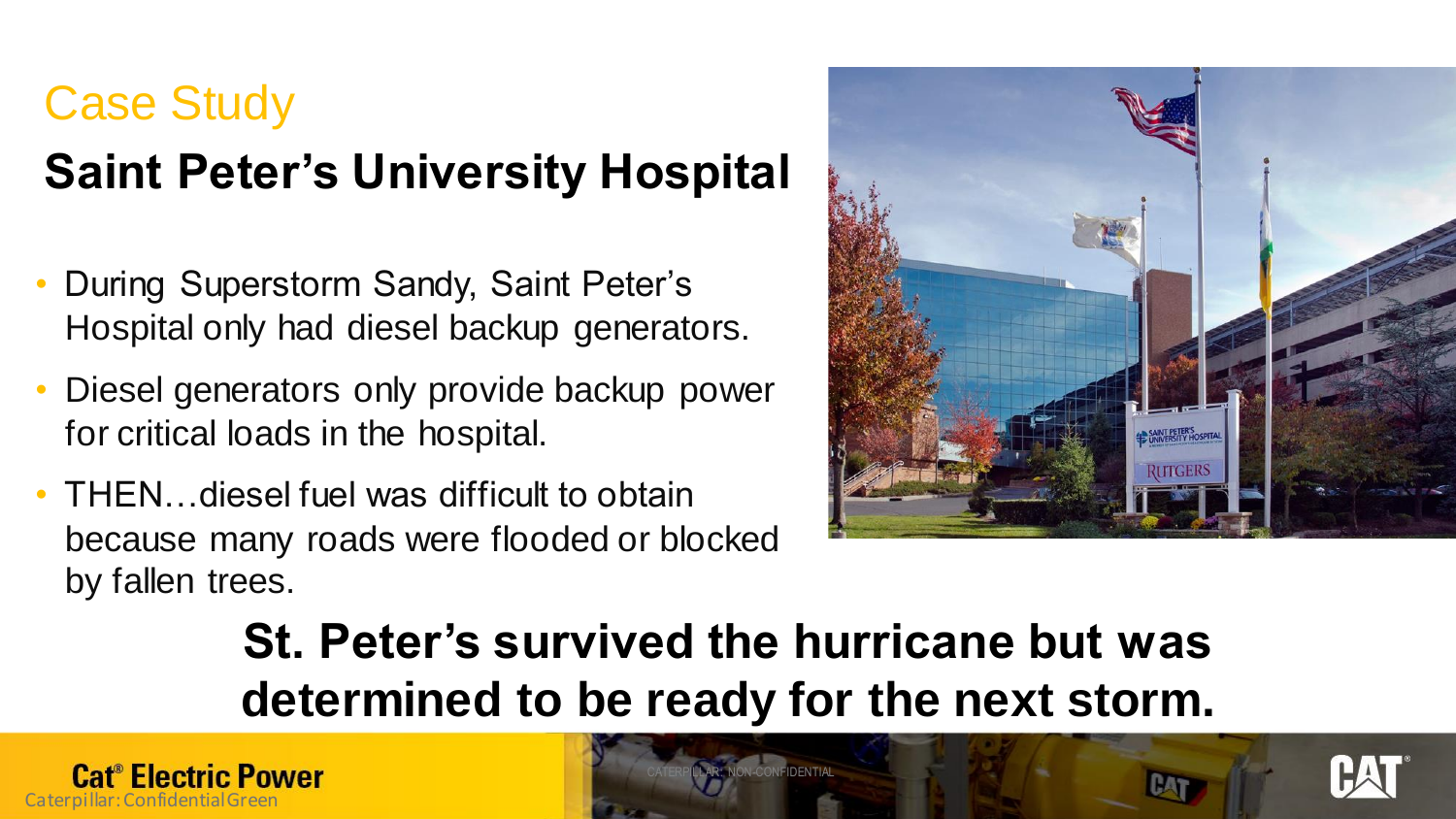## Case Study **Saint Peter's University Hospital**

- 2 MW CHP Plant
- Foley Power Systems



- The \$9.2 million CHP project was made possible by a \$6.5 million grant from the U.S. Department of Housing and Urban Development for climate mitigation and disaster resilience, as well as a 10-year \$1 million interest-free loan from PSE&G
- Saint Peter's avoids the peak utility demand charge, saving \$200,000 to \$300,000 per year in energy costs.

CATERPILLAR: NON-CONFIDENTIAL



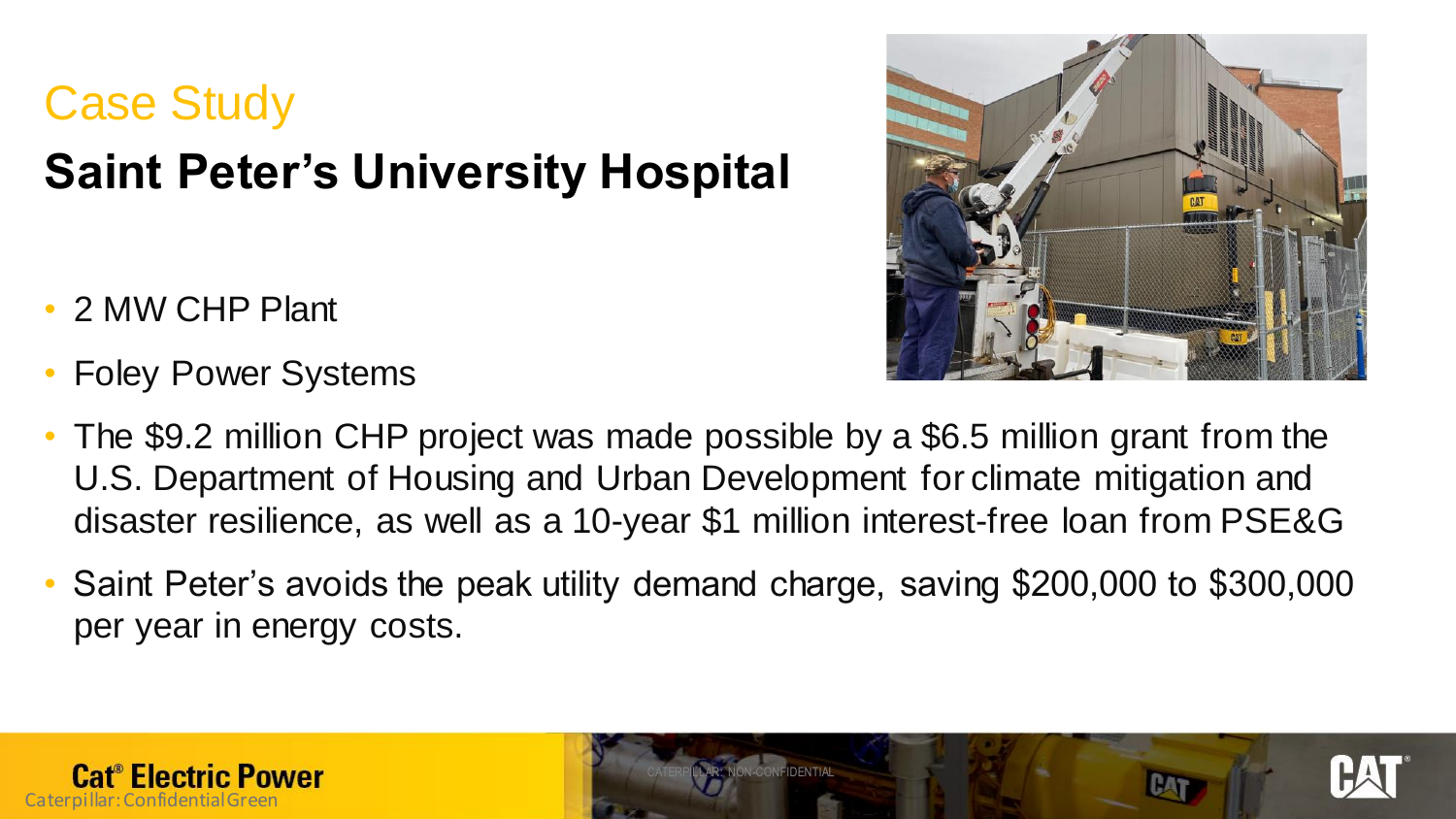## Case Study **Saint Peter's University Hospital**

- Eleven (11) more CHP projects funded for Resiliency because of Super Storm Sandy
- ‣ Nine (9) Natural Gas Reciprocating Engines
- ‣ Two (2) Natural Gas Turbines



## **CHP is an enabler to provide Resiliency to the grid.**